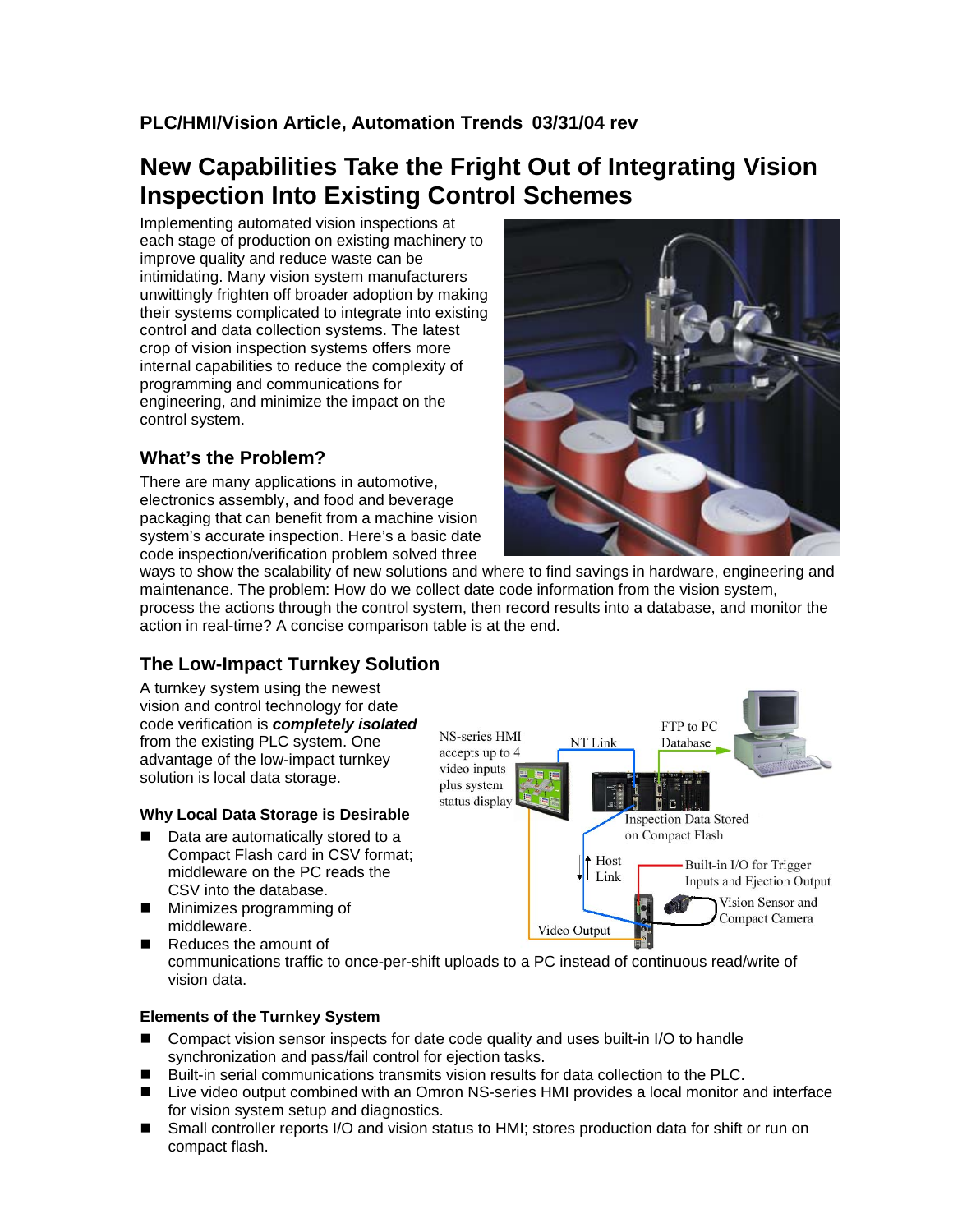- **Dearates autonomously, so none or a few program changes must be made to the existing** control system.
- Data from Compact Flash memory cards can be called manually or over a network using FTP.

### **Smart Vision and Existing Controllers Solution**

If the benefits of making the vision inspection a part of the control system outweigh the simplicity of a turnkey system, a hybrid solution of smart vision with existing controls can provide flexibility and reduced costs in hardware, software and engineering compared to traditional integrated solutions.

- Compact vision sensor with built-in I/O sends pass/fail and inspection trigger inputs to the PLC as regular  $I/O$
- Operates in conjunction with existing PLC or PC control system; however, there is minimal impact on I/O points to be integrated into operations.



- Built-in serial communications for status and data collection to existing control systems.
- Live video output supports a local LCD monitor. A hand-held console is used for configuration.

### **Traditional Vision and Controller Integrated Solution**

Integrators with years of vision system experience have proven results from this combination of equipment, software and programming, even though less elaborate solutions provide comparably reliable results.

- Vision system continuously reads/writes to PC with acquired data, keeping the network busy with transaction data.
- **Middleware programming is** complex and timeconsuming as it involves integrating multiple drivers: one from vision supplier, one from PLC supplier, and HMI application to display setup and operations.



- Standard setup for ejector involves connecting vision sensor to a special I/O module to collect pass/fail results before passing them to the PLC.
- Local I/O to handle pass/fail ejection tasks is an available option, and adds cost to most vision controls.
- A video output is available as an option with some vision sensors.
- **B** Settings are downloaded from central controller, slowing down responsiveness to changeovers.